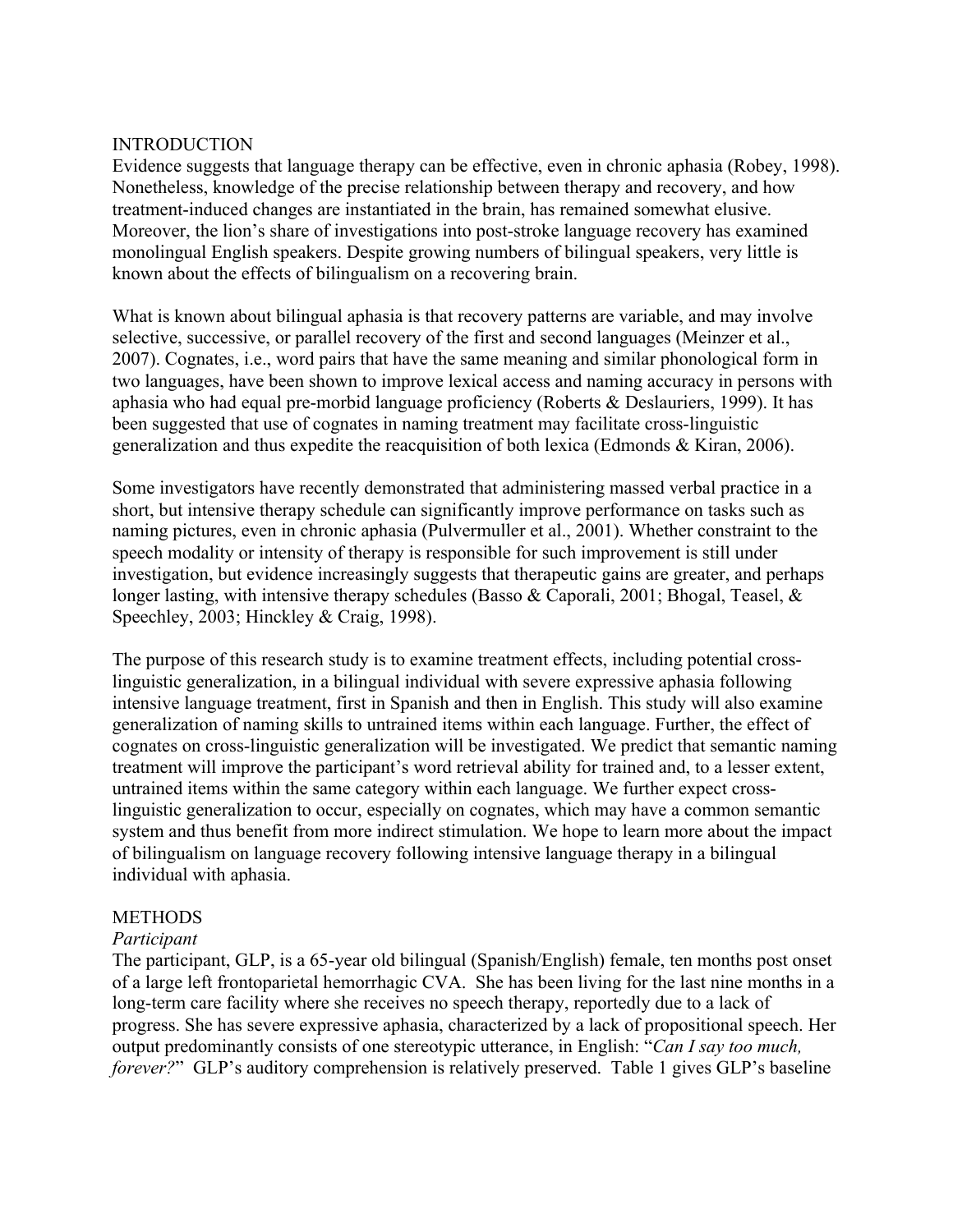language performance on subtests of naming, auditory comprehension, and repetition in English and Spanish.

Two questionnaires were administered to GLP's husband from the Bilingual Aphasia Test (BAT; Paradis, 1987) in order to characterize language history including her pre-morbid language proficiency and patterns of use in Spanish and English. The History of Bilingualism and English Background questionnaires revealed the following information: GLP was born in El Salvador where she spoke solely Spanish in her home, at school, and with friends. Both parents' were monolingual Spanish speakers. GLP was 16 years old when she first learned to speak, read, and write in English. She and her husband moved to the United States 26 years ago, where she began taking English classes at a community college. Prior to her stroke, GLP's pre-morbid English speaking and reading skills were both classified as "good", and her English writing skills were classified as between "not good" and "good". Pre-stroke, GLP spoke English daily in her home, at work, and with friends. Based on the information reported on both questionnaires, GLP's premorbid language skills in English and Spanish were of relatively equal proficiency.

### *Procedures*

At this time, GLP is participating in a two-week intensive language treatment program in Spanish (Phase I). Therapy consists of intensive practice in naming, reading names, matching words to pictures, categorizing, and other language tasks that are designed to induce spreading activation in lexical networks and to promote reacquisition of cognate and non-cognate object names. Following intensive language treatment in Spanish, and a washout period of several weeks that will include language testing, GLP will participate in Phase II, the second two-week intensive language treatment, this time in English. Intensity of treatment in both phases will be two and a half hours per day, five days a week for two weeks.

### *Outcomes Measures*

Primary outcome measures include accuracy and response time in naming trained and untrained pictures. GLP was tested on three occasions to establish a stable baseline. Five sets of 16 black and white line drawings of common objects were selected from the International Picture Naming Project (IPNP; Szekely et al., 2005). One set included pictures that were correctly named on two or more occasions in English or Spanish (CORR); the other four sets were never correctly named. They were divided into categories, matched for visual complexity and randomly selected for treatment – Animals and Clothing in Spanish (SPAN) and Fruits/Vegetables and Household Items in English (ENGL). Half of all trained items in Spanish and in English are cognates. Two sets are not being treated – one set consisting of items from the trained categories (UNTR-REL) and the other consisting of items from unrelated categories (UNTR-UNREL). Half of all untrained items are cognates. Probes are administered daily on trained and untrained items following the treatment session.

Secondary outcome measures include the following: the Boston Naming Test (BNT; Kaplan et al., 2001), subtests of the Boston Diagnostic Aphasia Examination (BDAE; Goodglass, Kaplan, & Barresi, 2001), subtests from the Bilingual Aphasia Test (BAT; Paradis, 1987), and the Functional Outcomes Questionnaire for Aphasia (FOQ-A; Ketterson et al., 2008).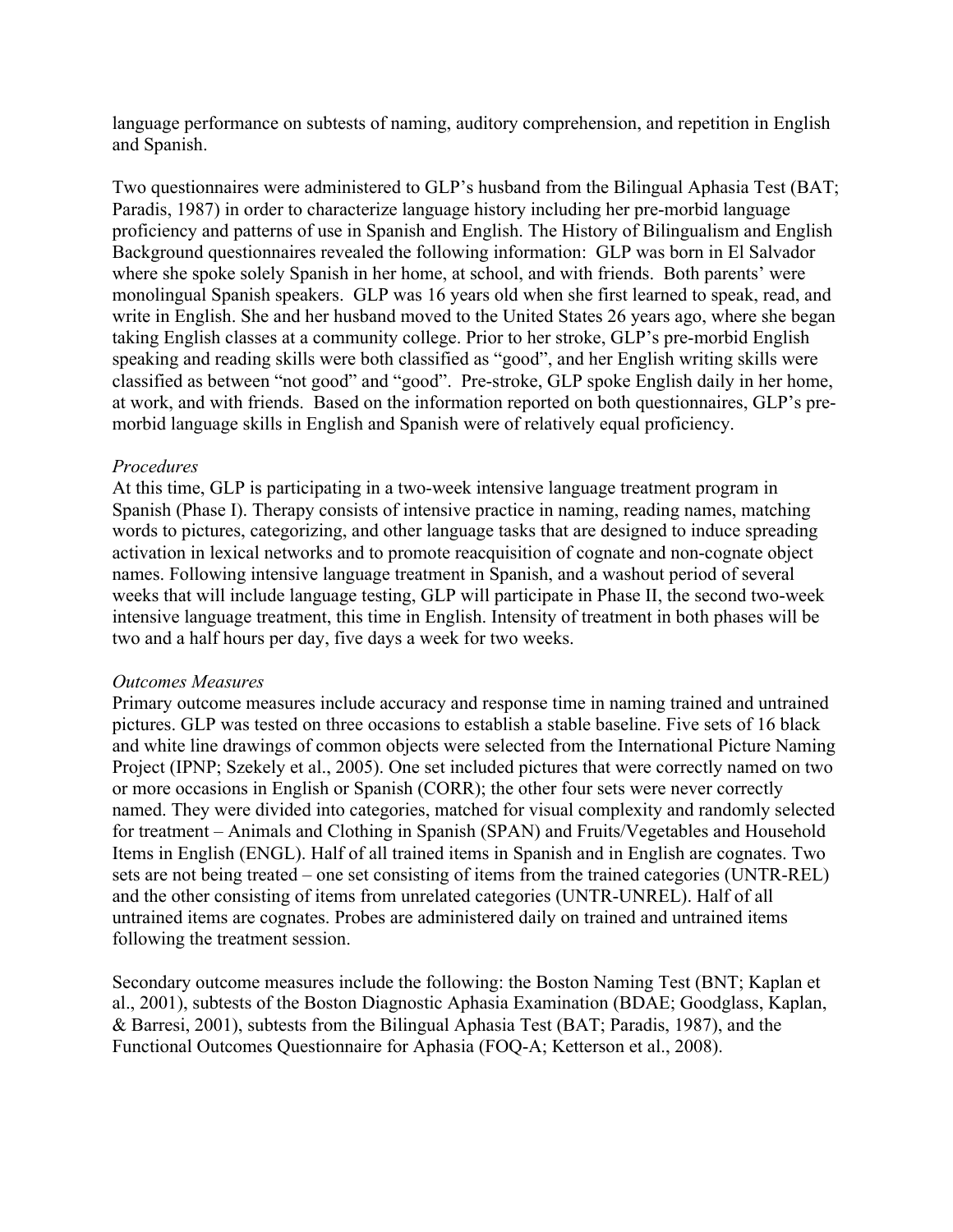## RESULTS

Preliminary results of probes administered during the first week of Phase I (Spanish) therapy have thus far demonstrated improvement in naming skills across conditions. Figure 1 illustrates GLP's improvement across time in trained and untrained conditions. A similar slope in increasing accuracy for naming cognates and non-cognates is shown in Figure 2. Figure 3 demonstrates GLP's greater naming improvement in Spanish than English.

#### DISCUSSION

With the number of bilingual people growing, a better understanding of how bilingualism affects aphasia recovery is increasingly important. The preliminary results of this study demonstrate that intensive language therapy using massed verbal practice in Spanish can have positive effects on the naming ability of an individual with severe expressive aphasia and relatively equal premorbid abilities in Spanish and English.

This study is still in an early stage; however, it will explore a number of pertinent topics surrounding bilingual aphasia, including the presence of generalization within and across languages, as well as effects of training cognates on retrieval of common words. Analyses will also examine the progression of errors in both languages over time, language mixing, and codeswitching. We hope this study will contribute to a growing literature exploring best practices in the rehabilitation of bilingual persons with aphasia.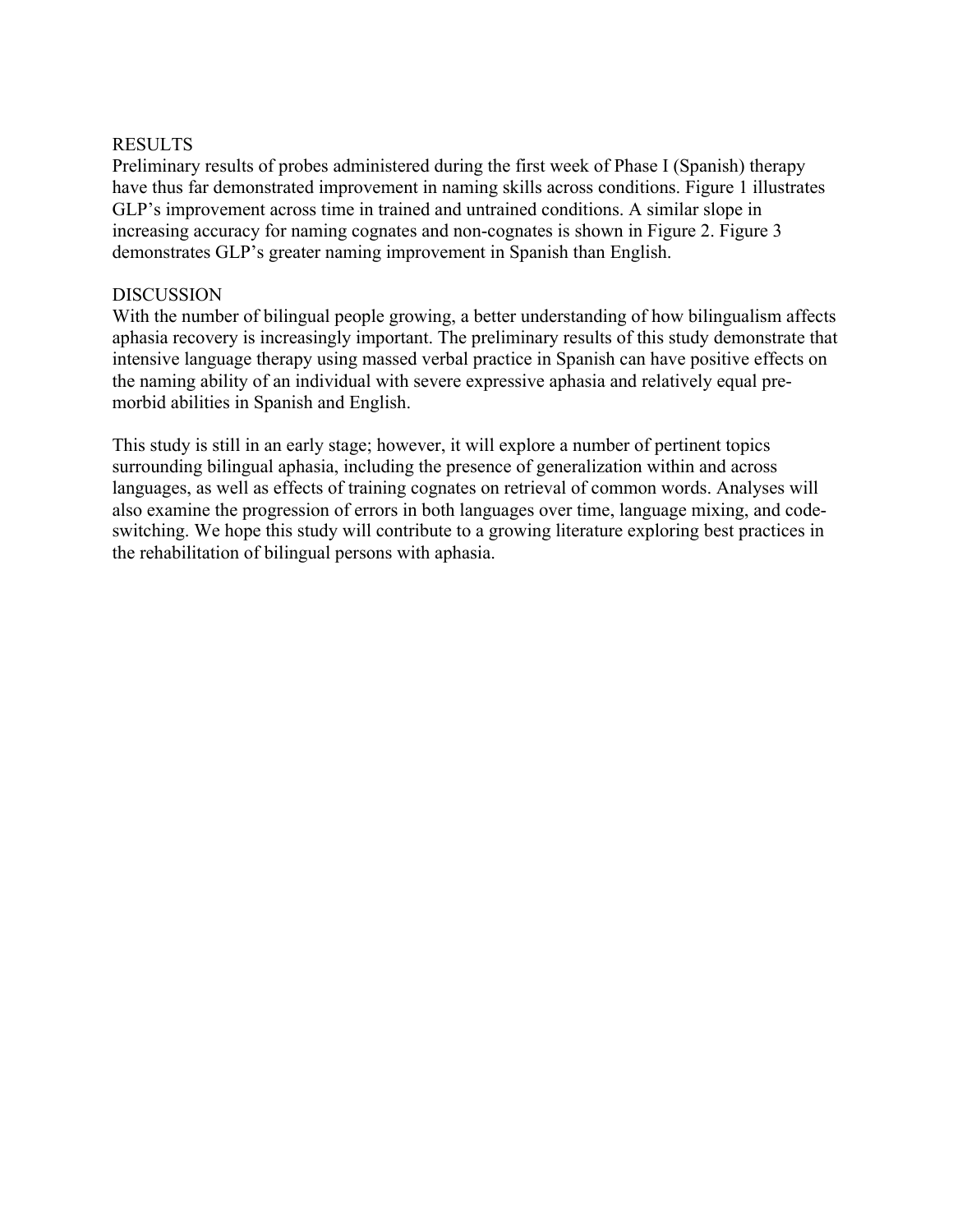#### REFERENCES

Basso A & Caporali A (2001). Aphasia therapy or the importance of being earnest. Aphasiology, 15(4): 307-32.

Bhogal SK, Teasell R, Speechley M (2003). Intensity of aphasia therapy, impact on recovery. Stroke, 34(4): 987-93.

Edmonds L & Kiran S (2006). Effect of semantic naming treatment on crosslinguistic generalization in bilingual aphasia. *Journal of Language Speech, and Hearing*, *49,* 729-748.

Goodglass H, Kaplan E, & Barresi B (2001). The Assessment of Aphasia and Related Disorders, 3<sup>nd</sup> Ed.. Austin, TX: Pro-Ed.

Hinckley JJ, Craig HK (1998). Influence of rate of treatment on the naming abilities of adults with chronic aphasia. *Aphasiology*, 12(11): 989-1006.

Kaplan E, Goodglass H, & Weintraub S (2001). Boston Naming Test, 2<sup>nd</sup> Ed. Austin: Pro-Ed.

Ketterson, T.U., Glueckauf, R.L.., Blonder L.X.., Gustafson, D.J., Donavan, N.J., Rodriquez, A.D., Pekich, D., Ley, C., Gonzalez-Rothi, L.J. (2008). Reliability and Validity of the Functional Outcome Questionnaire for Aphasia (FOQ-A). *Rehabilitation Psychology.* 53(2). 215-223.

Meinzer et al., (2007). Recovery from Aphasia as a function of language therapy in an early bilingual patient demonstrated by fMRI. *Neuropsychologia, 45,* 1247-1256.

Paradis, M. (1987). The assessment of bilingual aphasia. Hillsdale, NJ: Erlbaum.

Pulvermuller F, Neininger B, Elbert T et al (2001). Constraint-induced therapy of chronic aphasia after stroke. Stroke, 32(7):1621-6.

Roberts PM & Deslauriers L (1999). Picture naming of cognate and non-cognate nouns in bilingual aphasia.Journal of Communication Disorders, 32, 1–23.

Robey RR (1998). A meta-analysis of clinical outcomes in the treatment of aphasia. J Speech Lang Hear Res, 41(1):172-87.

Szekeley A, Damico S, Devescovi A, Federmeier K, Heron D, Iyer G, Jacobsen T, Arvalo AL, Vargha A, & Bates E (2005). Timed action and object naming. *Cortex*, 41, 7-26.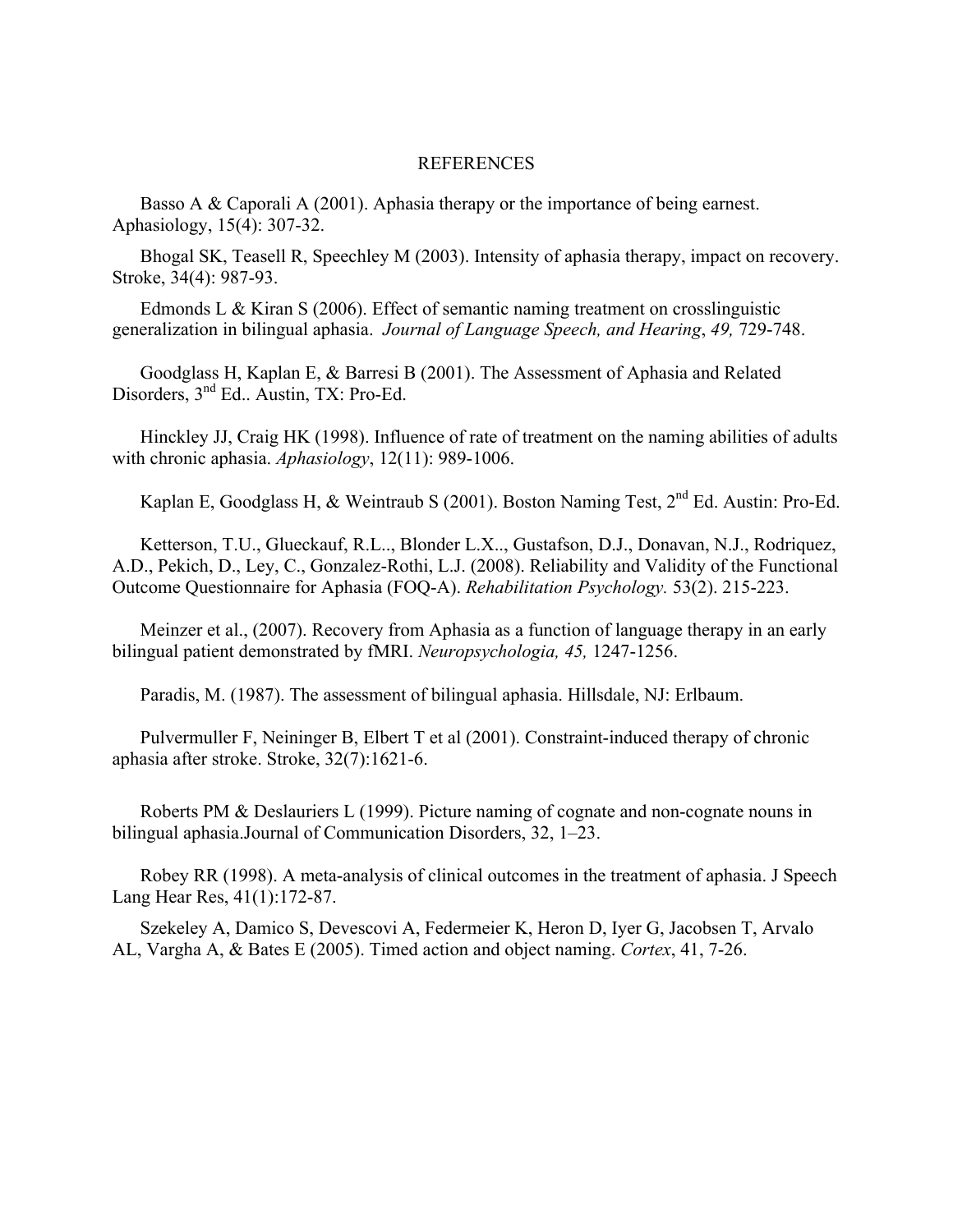

Figure 1. Naming accuracy during probes for trained and untrained stimuli including pictures that are: currently being trained in Spanish (Phase I); will be trained in English (Phase II); related and unrelated untrained controls; and those that were consistently correctly named at baseline. Each condition associated with a set of 16 black and white line drawings of common objects – half cognates, half non-cognates.



Figure 2. Naming accuracy for cognates vs. non-cognates during probes for trained and untrained stimuli collapsed across experimental conditions